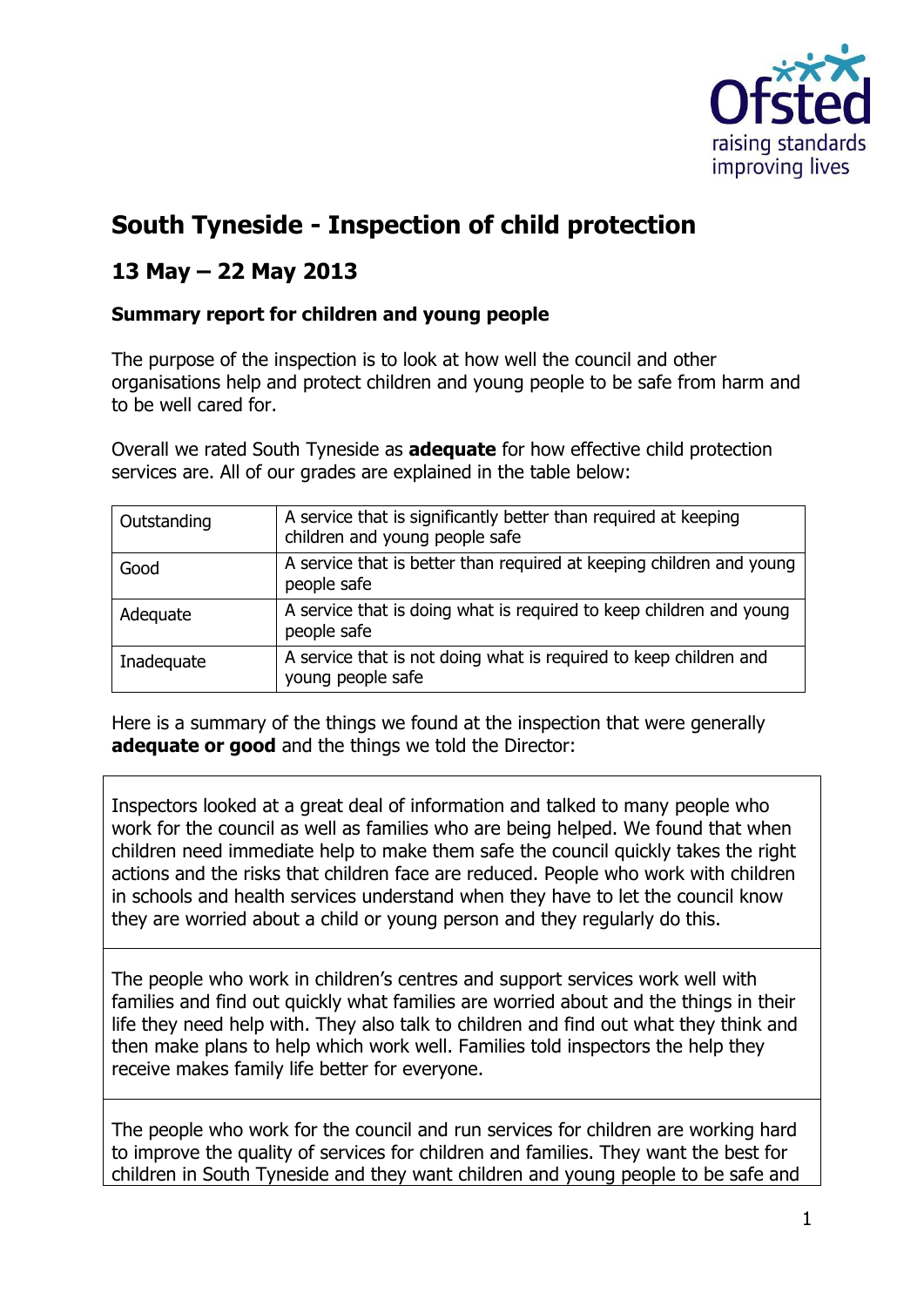

well. Inspectors found that their plans to improve the quality of how social workers assess what help and protection children may need are satisfactory and as a result children will get a better quality of service.

We spoke to parents who have been attending courses to help them improve the way they look after their children and we asked them what they thought about the help they have received. All of them understood why they needed help and said that social workers, family support workers and people running the courses took time to talk to them and listened to what they said and showed them respect. Parents told us that the courses are good and that they have now changed the way they look after their children to make them feel safer and more secure.

We saw some good work by social workers and teachers to ensure children who have child protection plans can let people making decisions about them know how they feel. Some children have been helped to draw pictures showing how they feel while others have written it down on forms specially designed for them. This helps social workers to take the right actions to help keep children safe.

The social workers and other people who work with disabled children work well as a team and make good plans that ensure children can access a wide range of services to support them. This includes specially designed activities, help at school and short breaks.

Here is a summary of the things we found at the inspection that **needed improving** and the things we told the Director:

We have asked the people who run children's services to immediately improve the way they investigate situations where children are at high risk of being harmed. They need to ensure that everyone who knows about a child is involved and that they keep accurate records of what they do. Also, they need to carry out their investigation quickly and ensure that all social workers and managers do it in the same way.

When children need a special plan to protect them the people making the plan need to ensure that they are clear about when things have to happen. Also, they need to get better at updating the plan as a child's family situation changes. We have asked the council to do this very quickly.

We think that more children and young people should be supported to attend meetings about them, especially when big decisions about their lives are being made. People known as advocates are specially trained to help children say what they think or they can attend and speak up for children. We have asked the bosses